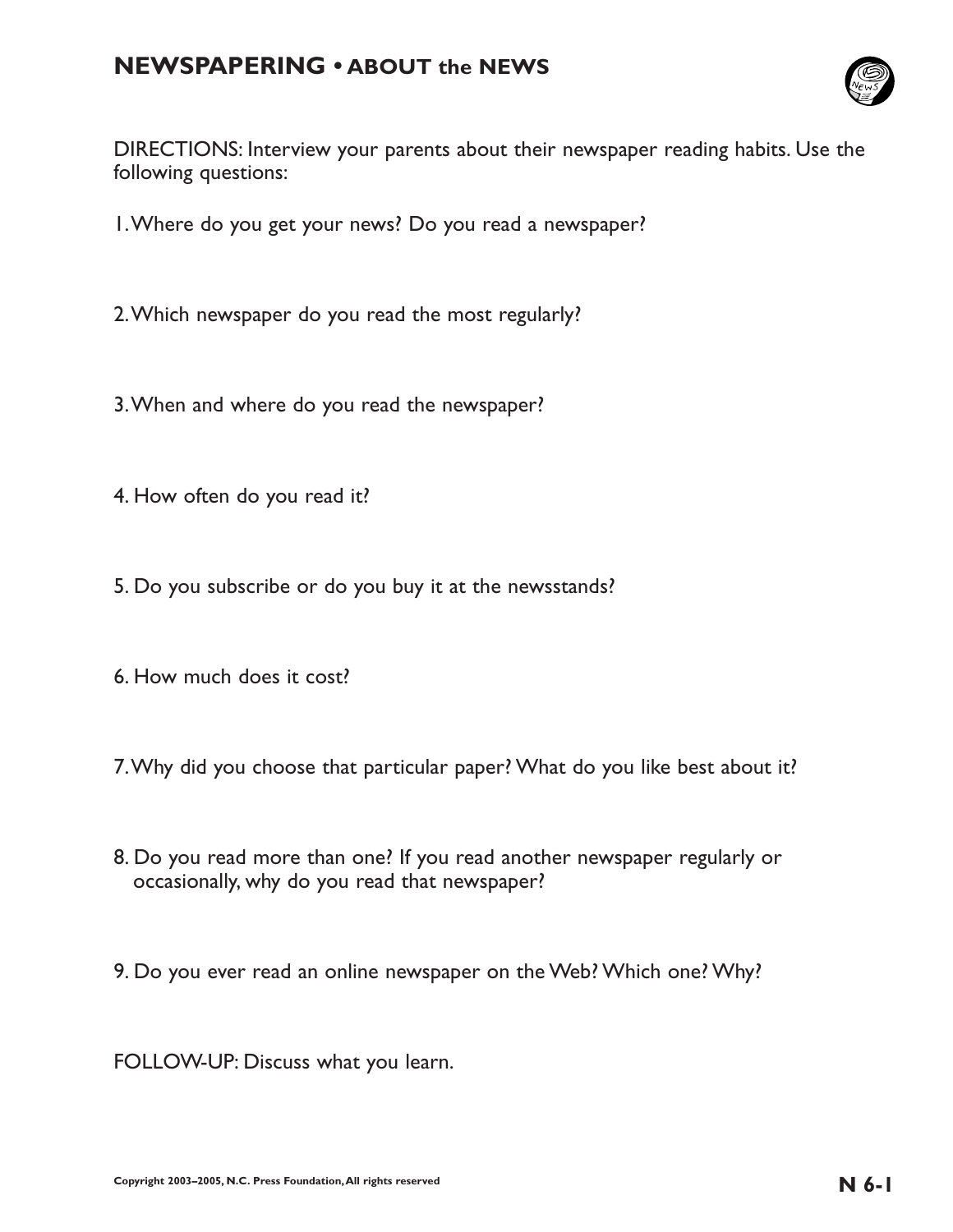## NEWSPAPERING . The STRAIGHT NEWS STORY - JUST the FACTS



 $13-2$ 

Z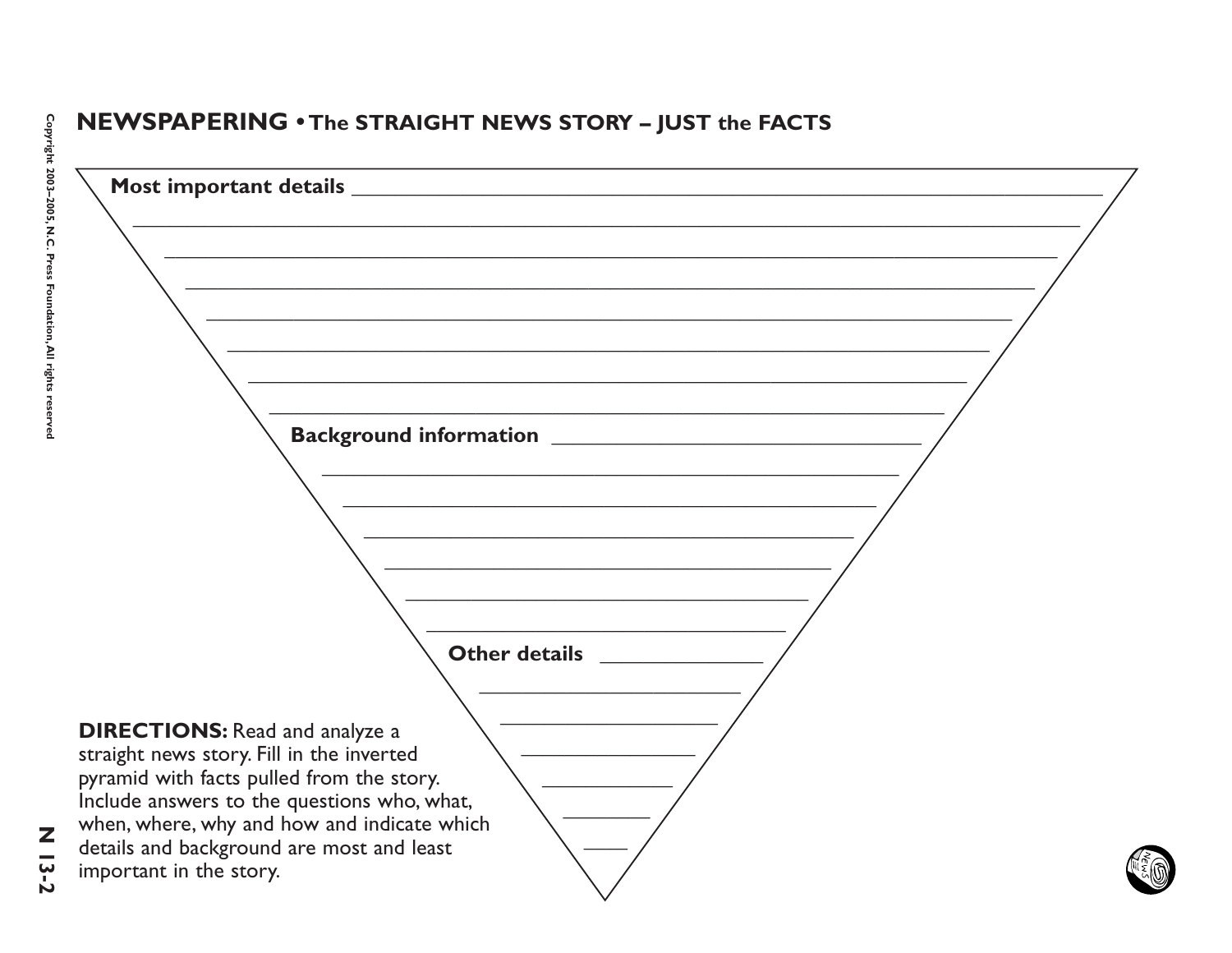# **NEWSPAPERING • SPORTS TIME**



DIRECTIONS: Find examples of each type of writing in the sports section.Write the headline and answer the questions:

| A STRAIGHT NEWS SPORTS STORY                                  |  |  |
|---------------------------------------------------------------|--|--|
|                                                               |  |  |
|                                                               |  |  |
| What is the event?                                            |  |  |
|                                                               |  |  |
|                                                               |  |  |
| A FEATURE SPORTS STORY                                        |  |  |
|                                                               |  |  |
|                                                               |  |  |
| Who or what is it about?                                      |  |  |
|                                                               |  |  |
|                                                               |  |  |
| A PERSONAL SPORTS COLUMN                                      |  |  |
|                                                               |  |  |
|                                                               |  |  |
| Who wrote it?                                                 |  |  |
|                                                               |  |  |
|                                                               |  |  |
| A SPORTS PROFILE                                              |  |  |
|                                                               |  |  |
|                                                               |  |  |
| Who (or what-it may be a team) is the subject of the profile? |  |  |
|                                                               |  |  |
|                                                               |  |  |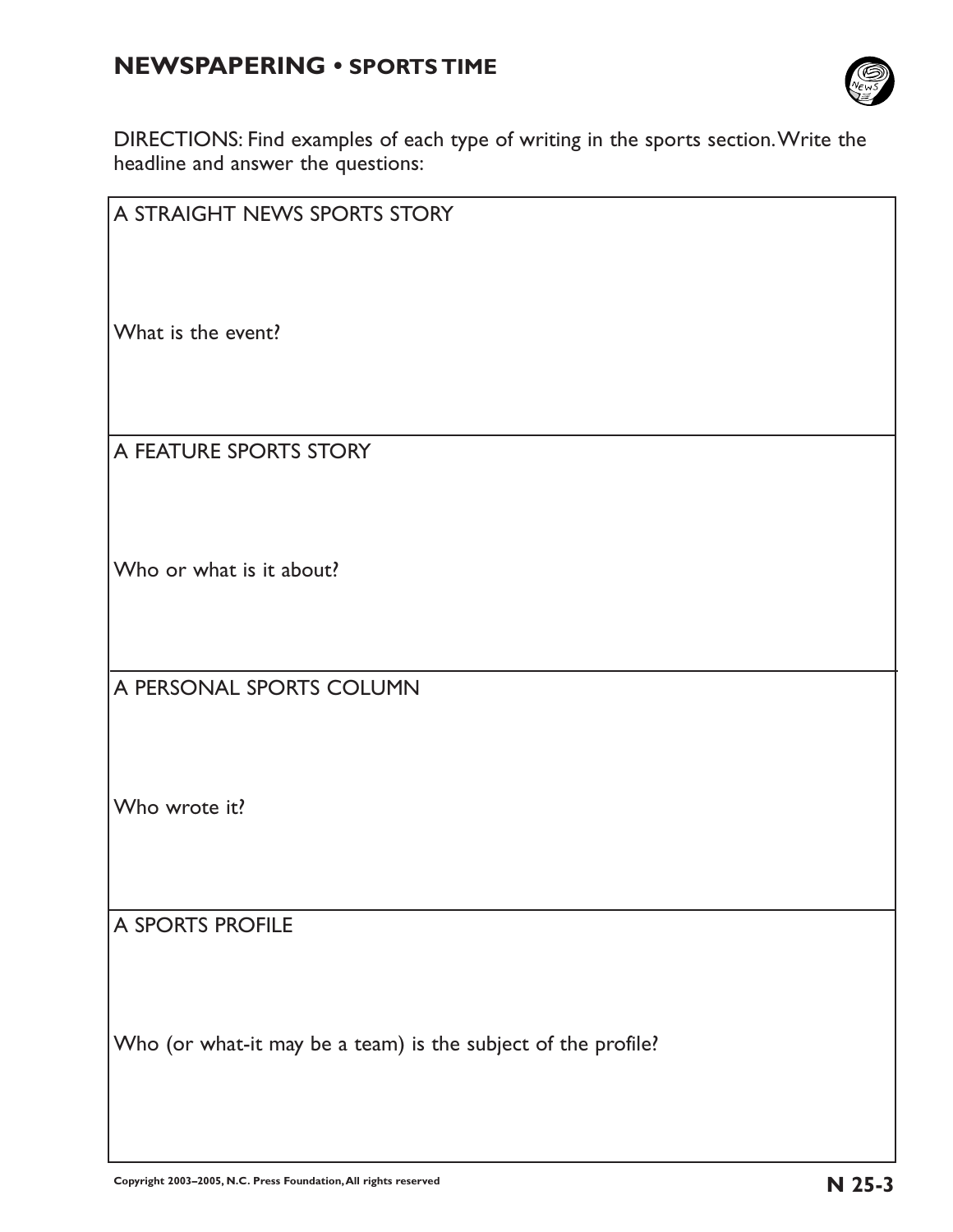

DIRECTIONS: Create your own comic strip.You may choose characters from existing strips or create your own.The strip may involve humor, adventure, drama or anything else. Give your strip a name and sign it. Once you get started, you may create a series of strips!

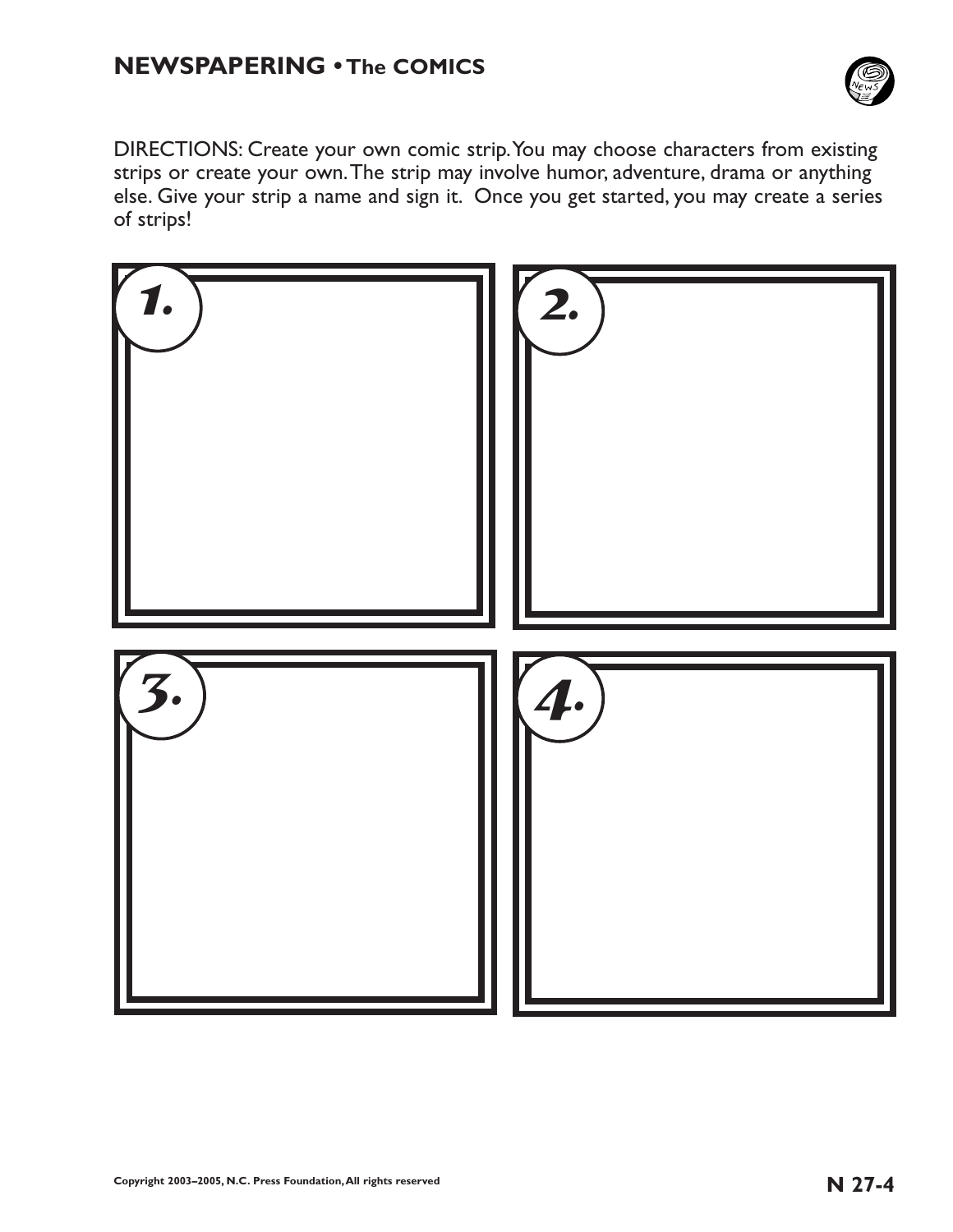### **NEWSPAPERING • MAKING CHOICES about the NEWS: Good, Bad or Neutral**



DIRECTIONS: Categorize all the stories on the front page of the newspaper as good news, bad news or neutral news. Repeat the activity using stories on the front page of the local section or the front page of another section.



FOLLOW-UP: Form groups and discuss whether everyone agrees on which stories are good, bad or neutral.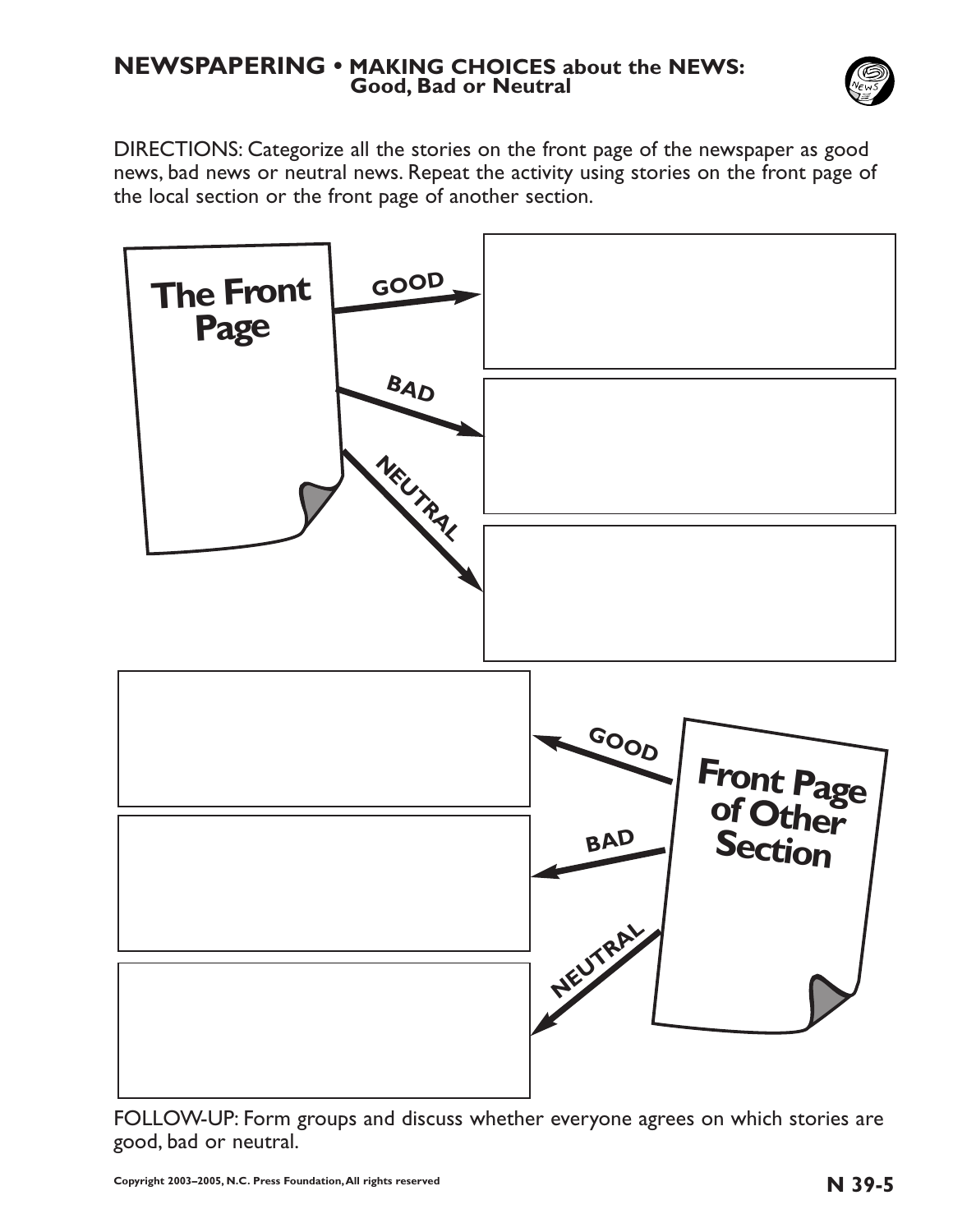## **NEWSPAPERING • PUBLIC INTEREST**



DIRECTIONS: Find several stories of public interest in various recent newspapers. Use a summarizing phrase to describe each event and write each phrase under the appropriate category below:

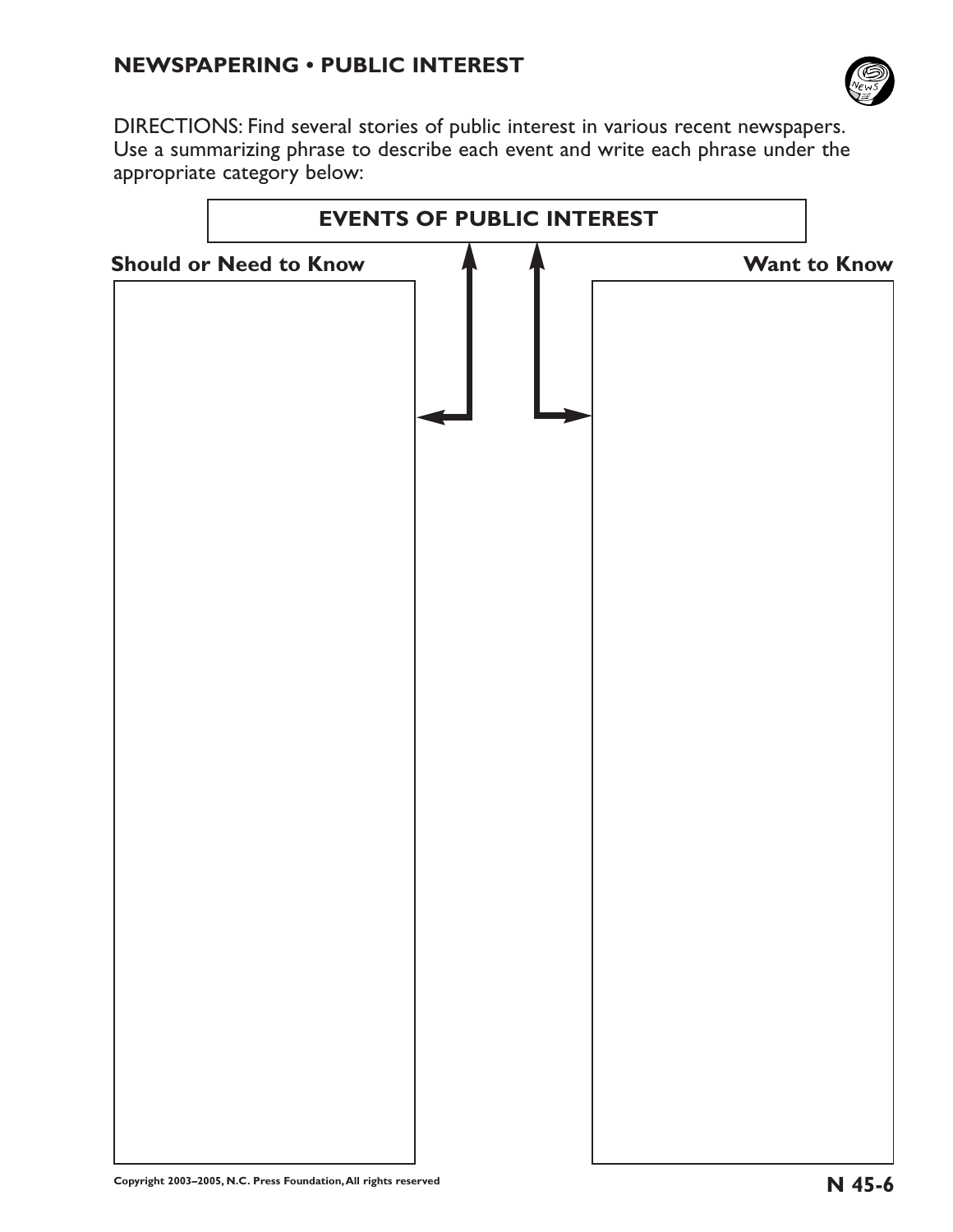

DIRECTIONS: In the following situations, what would you do? Consider the public's right and need to know and the code of ethics outlined by the Society of Professional Journalists:

> Seek Truth and Report It Minimize Harm Act Independently Be Accountable

### **Case One**

You hear on the police scanner that there has been a death in the downtown area. When you reach the site, you learn that the death is a suicide, and that the person committed suicide because he had a terminal disease and was facing a difficult end of life. He had a young pregnant wife with two other children. Is that a story that should be reported? Would it make a difference if the man were the mayor of the town? Would you report all of the details?

### **Case Two**

You get an anonymous phone call saying that a member of the school board was drunk at a party the night before and told everyone he planned to vote against spending more money on improvements to the schools.You are close to deadline on a story about the poor conditions of the schools. Should you include the story? Do you have enough reliable information? What should you do with the information from the phone call? Should you call other people?

#### **Case Three**

You are searching for background on the history of a local schoolhouse.You find a story online that someone wrote about the schoolhouse a couple of years ago.You are close to a deadline and everything you want to write is in that story. Can you run the story with your name on it instead of the original author's? (That is plagiarism) Can you rearrange the sentences and paragraphs in a different order and sign your name? (That is also plagiarism.)

#### **Case Four**

A child is kidnapped and beaten but finally rescued and returned to her family, but the kidnapper is still at large.The family begs the newspaper not to reveal the child's name because they are afraid the kidnapper may return.The child's name is part of a public record because it is on the police report. Should the newspaper include the name of the child? Would it make a difference if she were an adult?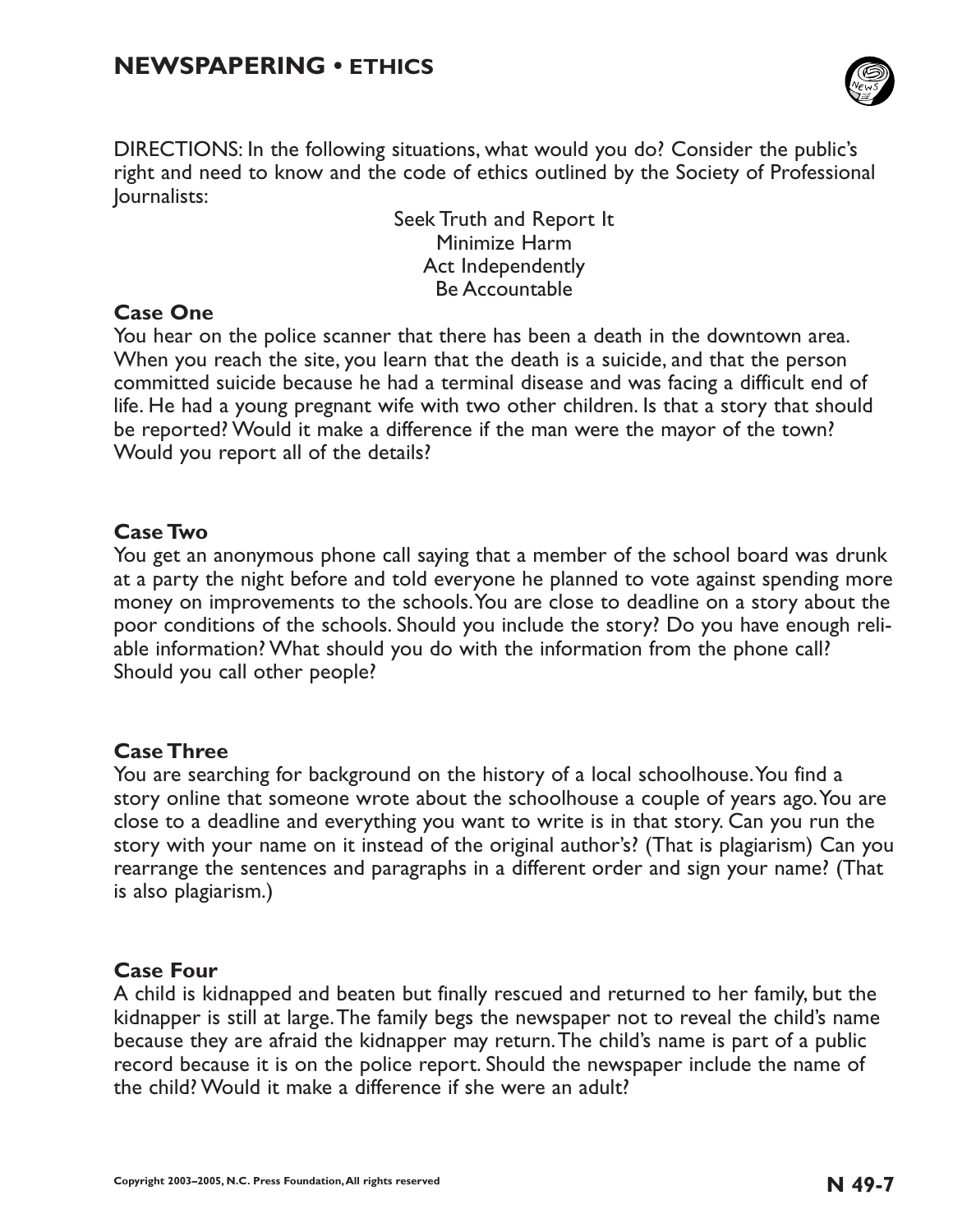

## **Case Five**

You are on the police beat and you are covering a story about a big drug arrest of several people. Someone approaches you with a tip about how the drug dealers got their supply and you write the story.The district attorney demands that you reveal the name of the person who tipped you off. Should you reveal the name? The D.A. threatens to put you in jail if you don't give the name. Do you still keep the source confidential?

### **Case Six**

You, a sports reporter, are hanging out at a football practice at a local university. One of the players, who does not know who you are, comes over after practice and you start to chat. He tells you that the coach has been stealing supplies and behaving badly with the cheerleaders, and the player thinks he should be fired. Should you tell him you are a reporter? Should you run the story? What if you tell him that you are a reporter, and he begs you not to reveal who told you about the coach? If you keep his confidentiality, you only have one unattributed source for a potentially libelous story. But what if the story is true?

### **Case Seven**

You are a photojournalist (photographer-reporter) covering a fire and someone runs out of the building with her clothes on fire. Should you take a photo of the person or drop your camera to help her? If you take a photo, should the photo run in the newspaper?

## **Case Eight**

You are the editor of the news section.You are about to run a story about pollution coming from a shoe factory in your town.You get a call from the manager of advertising sales at the newspaper, who tells you that the shoe company will pull out its advertising if you run the story. Do you run it anyway? What do you tell the advertising sales manager? What if the shoe company is owned by a friend of the person who owns the newspaper? Do you play down (or drop) the story?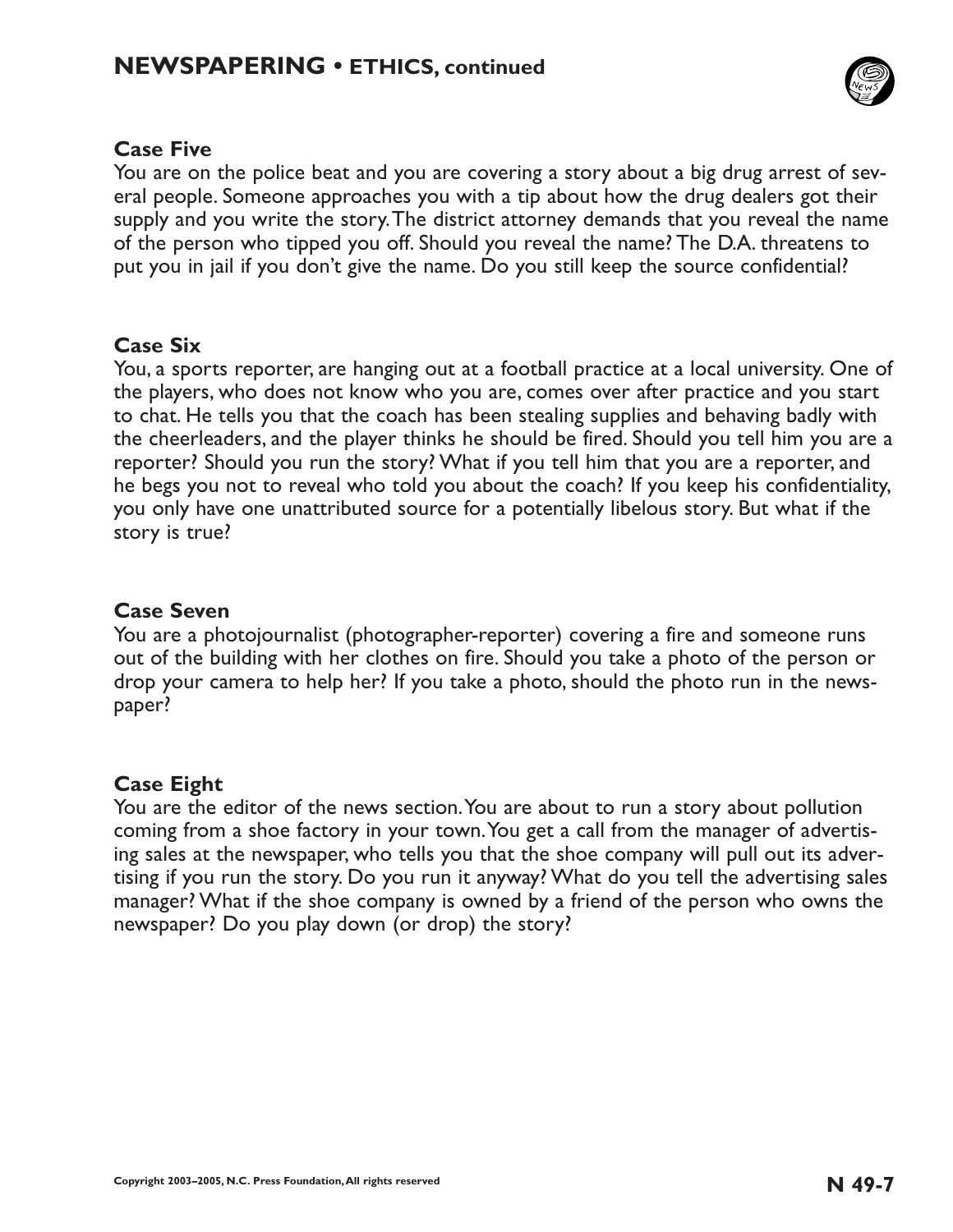

DIRECTIONS: Choose an eye-catching ad for a product or service that interests you. Answer the questions:

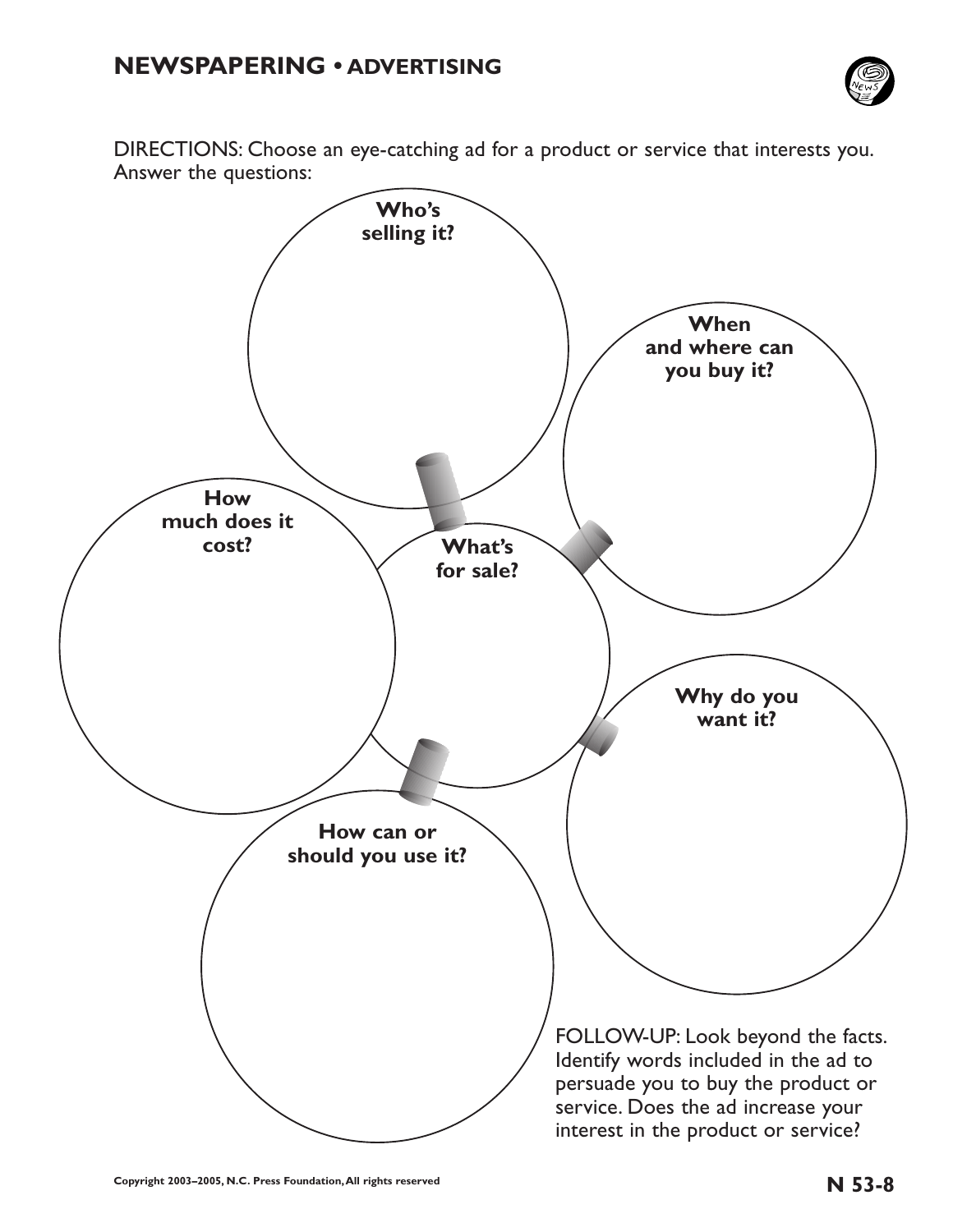# **NEWSPAPERING • From DEADLINE to DELIVERY, Part One**



DIRECTIONS: Prepare for a tour of your local newspaper.Ask and record answers to the questions below and think of other questions you want answered.

1. How does the story get placed into the page? Does the reporter or editor do it?

2. How do the pages come together and how are the ads placed in the newspaper? Who does that?

3. How are the pages printed on paper? Where does the paper come from?

4. How are all the pages folded together and bundled into piles of newspapers?

5. How do the papers arrive at the delivery trucks? Who drives the trucks? What time do the trucks have to leave to deliver a morning paper?



Other questions: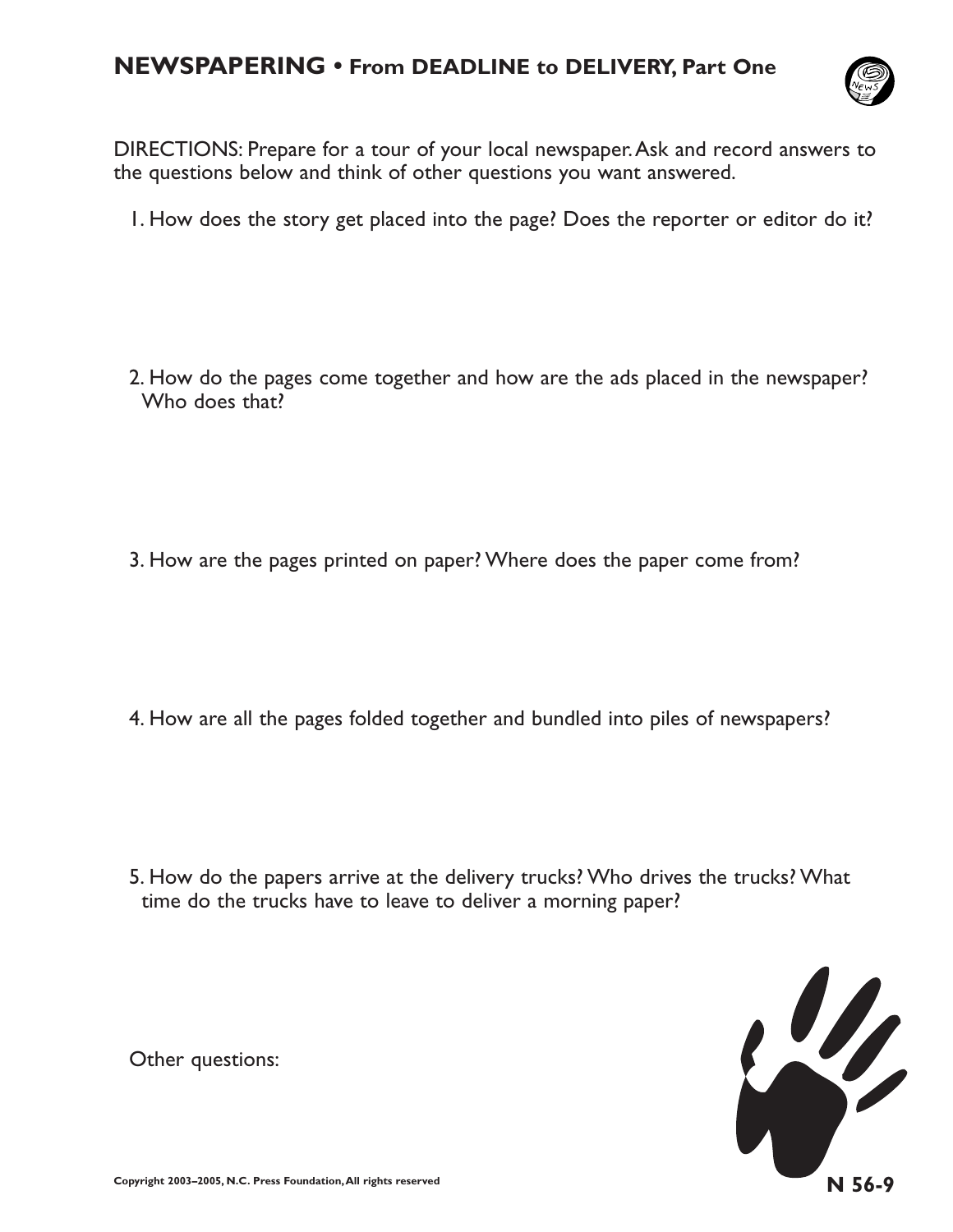![](_page_10_Picture_1.jpeg)

DIRECTIONS: Schedule a tour of your local newspaper. Record the steps from deadline to delivery that you learn from the tour.

![](_page_10_Picture_3.jpeg)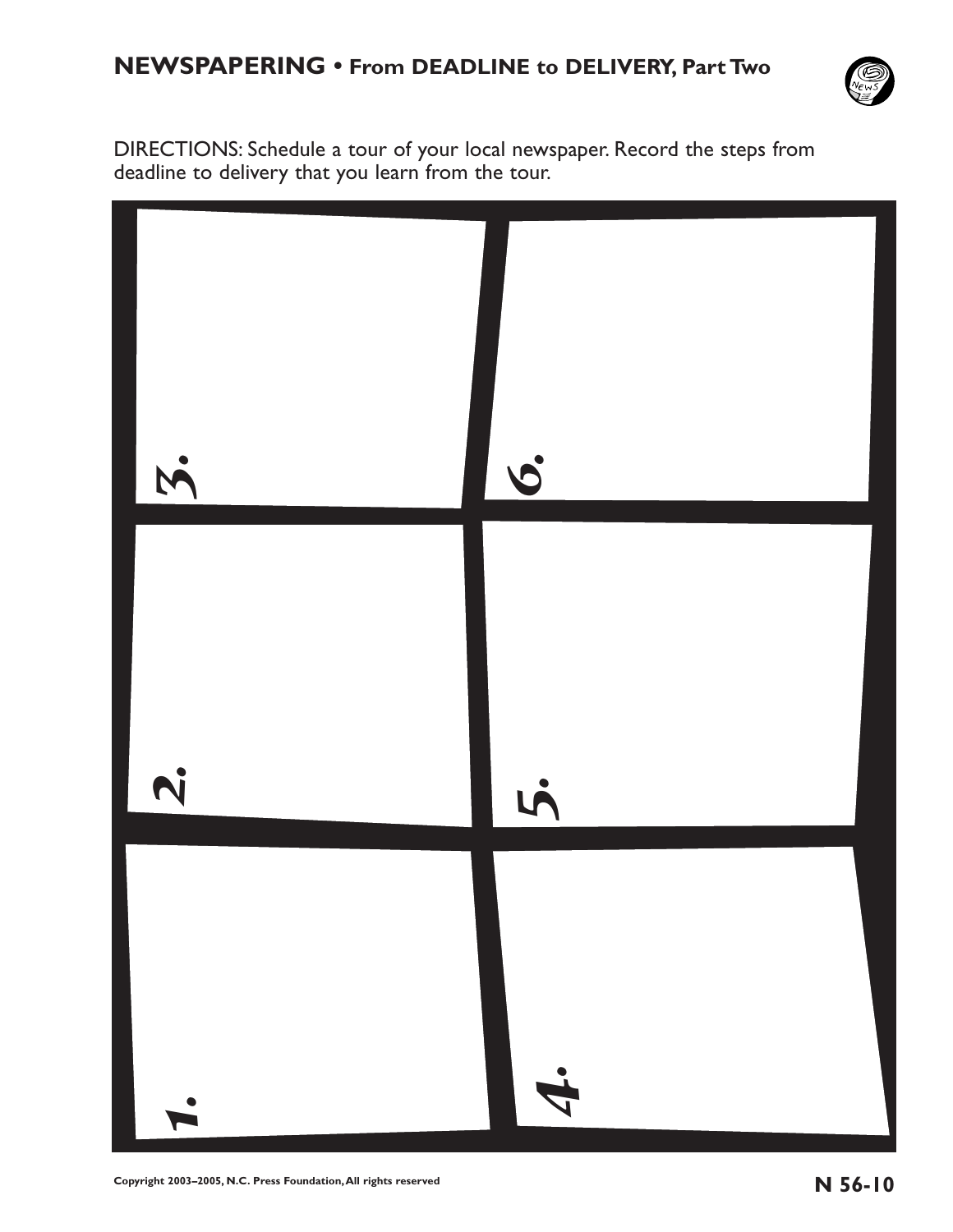# **NEWSPAPERING • PRINT and BROADCAST MEDIA**

![](_page_11_Picture_1.jpeg)

DIRECTIONS: List the advantages and disadvantages of the three news media shown below:

| <b>TV</b>             |  |
|-----------------------|--|
| <b>Advantages:</b>    |  |
|                       |  |
|                       |  |
|                       |  |
| <b>Disadvantages:</b> |  |
|                       |  |
|                       |  |
|                       |  |
|                       |  |
| Radio                 |  |
| <b>Advantages:</b>    |  |
|                       |  |
|                       |  |
|                       |  |
| <b>Disadvantages:</b> |  |
|                       |  |
|                       |  |
|                       |  |
|                       |  |
| <b>Newspaper</b>      |  |
| <b>Advantages</b>     |  |
|                       |  |
|                       |  |
|                       |  |
| <b>Disadvantages</b>  |  |
|                       |  |
|                       |  |
|                       |  |
|                       |  |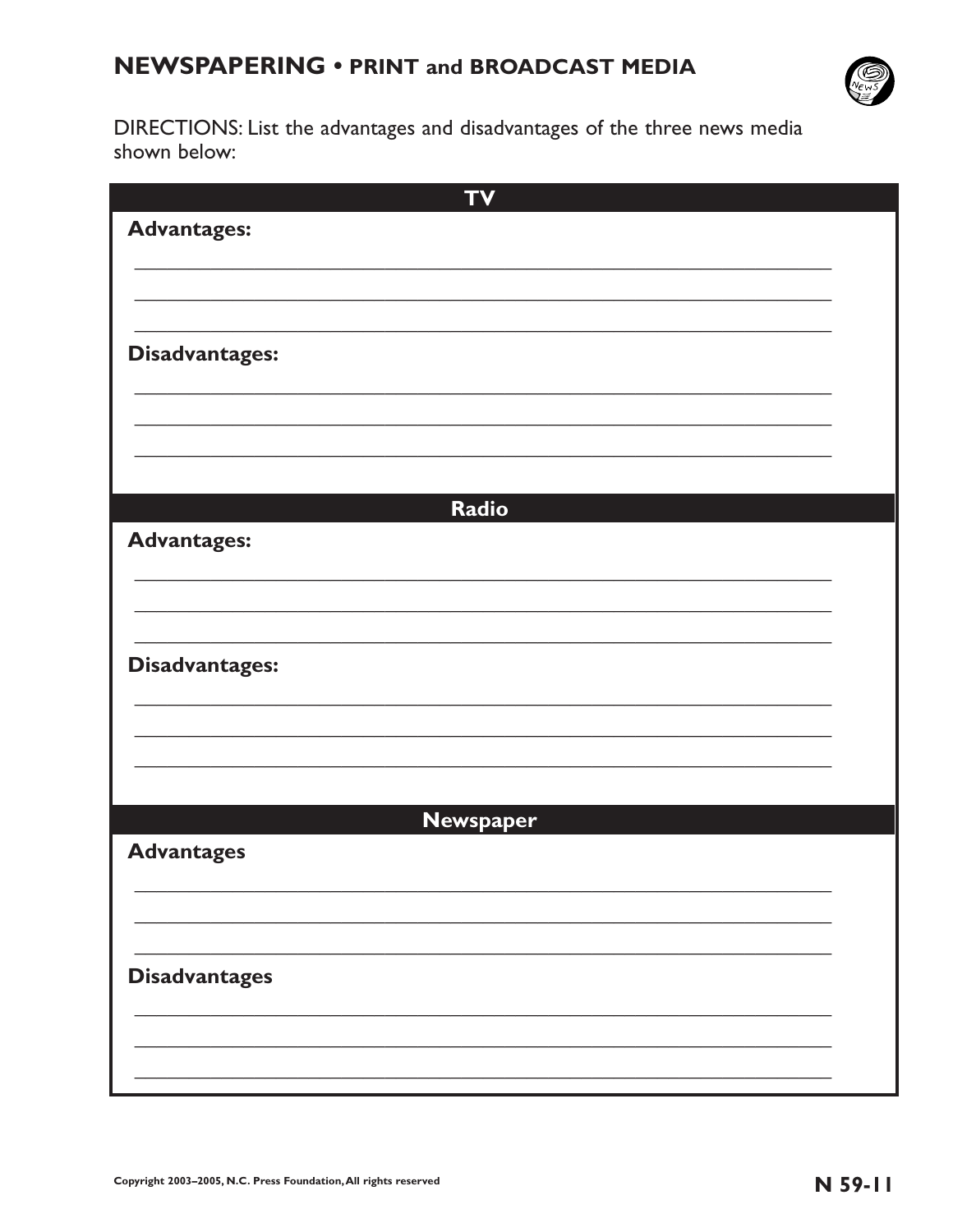# **NEWSPAPERING • PRINT, BROADCAST and the INTERNET**

![](_page_12_Picture_1.jpeg)

DIRECTIONS: Read a local news story that interests you and watch a local TV channel for a report on the same event.Also, check the newspaper's and TV station's Web sites for information on the event.

Using the graphic organizer below, record what you learned from each source.

|       | <b>Newspaper story:</b> | TV news: | Internet site: |
|-------|-------------------------|----------|----------------|
| WHAT  |                         |          |                |
| WHO   |                         |          |                |
| WHEN  |                         |          |                |
| WHERE |                         |          |                |
| WHY   |                         |          |                |
| HOW   |                         |          |                |

FOLLOW-UP:After completing your table, write a summary that evaluates each source. Which gives the most complete information? Which is easiest to access? Which includes more facts? Were any facts included in all sources? Share with your classmates.